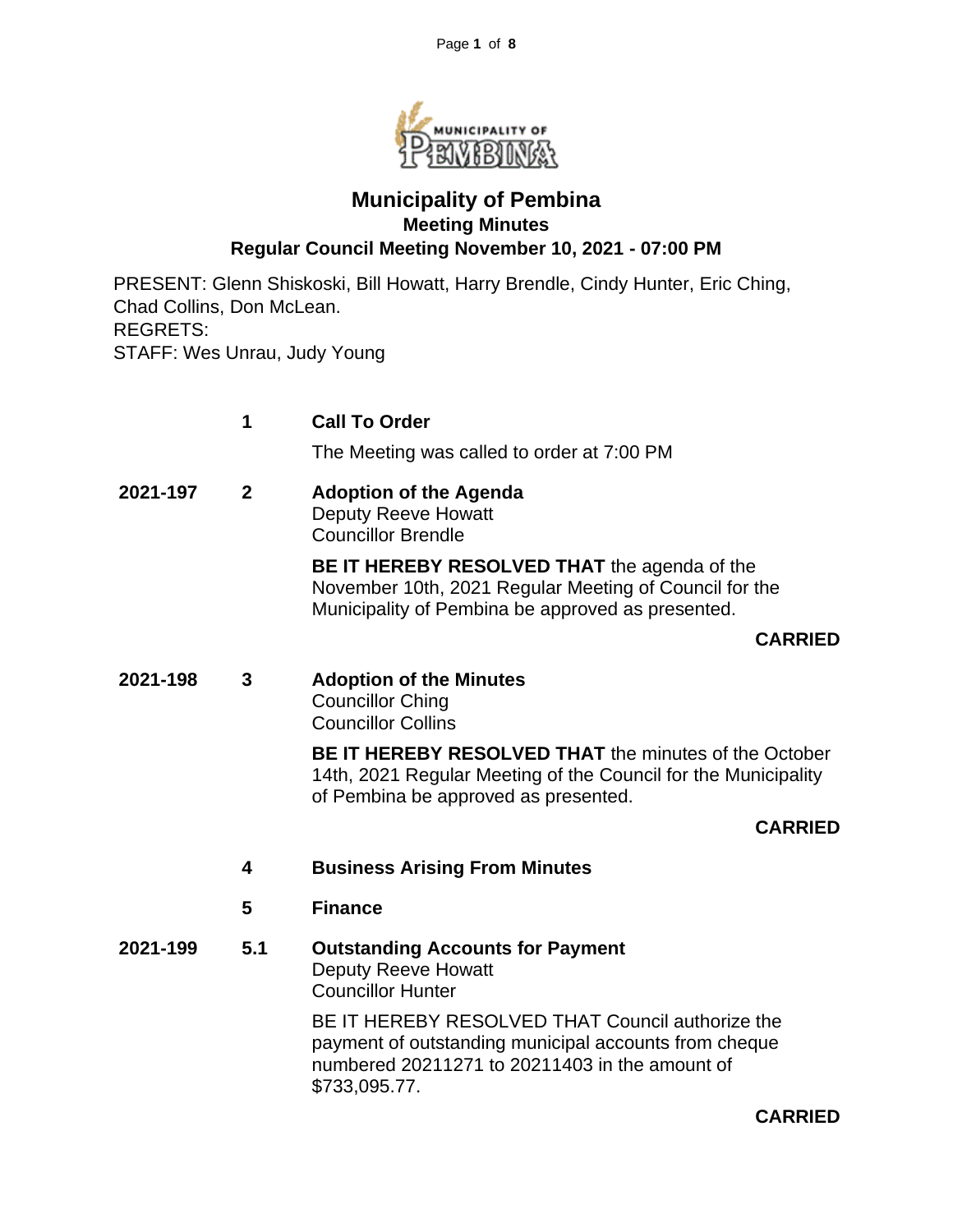**2021-200 5.2 Financial Statement to October 31, 2021** Councillor Brendle Councillor Hunter

**BE IT HEREBY RESOLVED THAT** Council approves the October 2021 Financial Statement.

**CARRIED**

**2021-201 6 Close Regular Meeting for Public Hearing** Councillor Ching Deputy Reeve Howatt

> **BE IT HEREBY RESOLVED THAT** the Regular Meeting of Council be closed to have the required public hearings.

### **CARRIED**

- **7 Bylaw 12/2021 - Darlingford Waste Management**
- **2021-202 7.1 Open Public Hearing** Councillor Mclean

Councillor Collins

**BE IT HEREBY RESOLVED THAT** the Public Hearing for Bylaw 12/2021 being a by-law to establish a rate of curb side collection of household waste and recyclable materials in Darlingford, be called to order at 7:30 PM.

### **CARRIED**

**2021-203 7.2 Close Public Hearing** Councillor Brendle Councillor Hunter

> **BE IT HEREBY RESOLVED THAT** the Public Hearing of Bylaw 12/2021 be adjourned at 7:35 PM.

## **CARRIED**

**8 Bylaw 13/2021 - La Riviere Waste Management**

**2021-204 8.1 Open Public Hearing** Councillor Ching Deputy Reeve Howatt

> **BE IT HEREBY RESOLVED THAT** the Public Hearing for Bylaw 13/2021 being a by-law to establish a rate of curb side collection of household waste and recyclable materials in La Riviere, be called to order at 7:36 PM.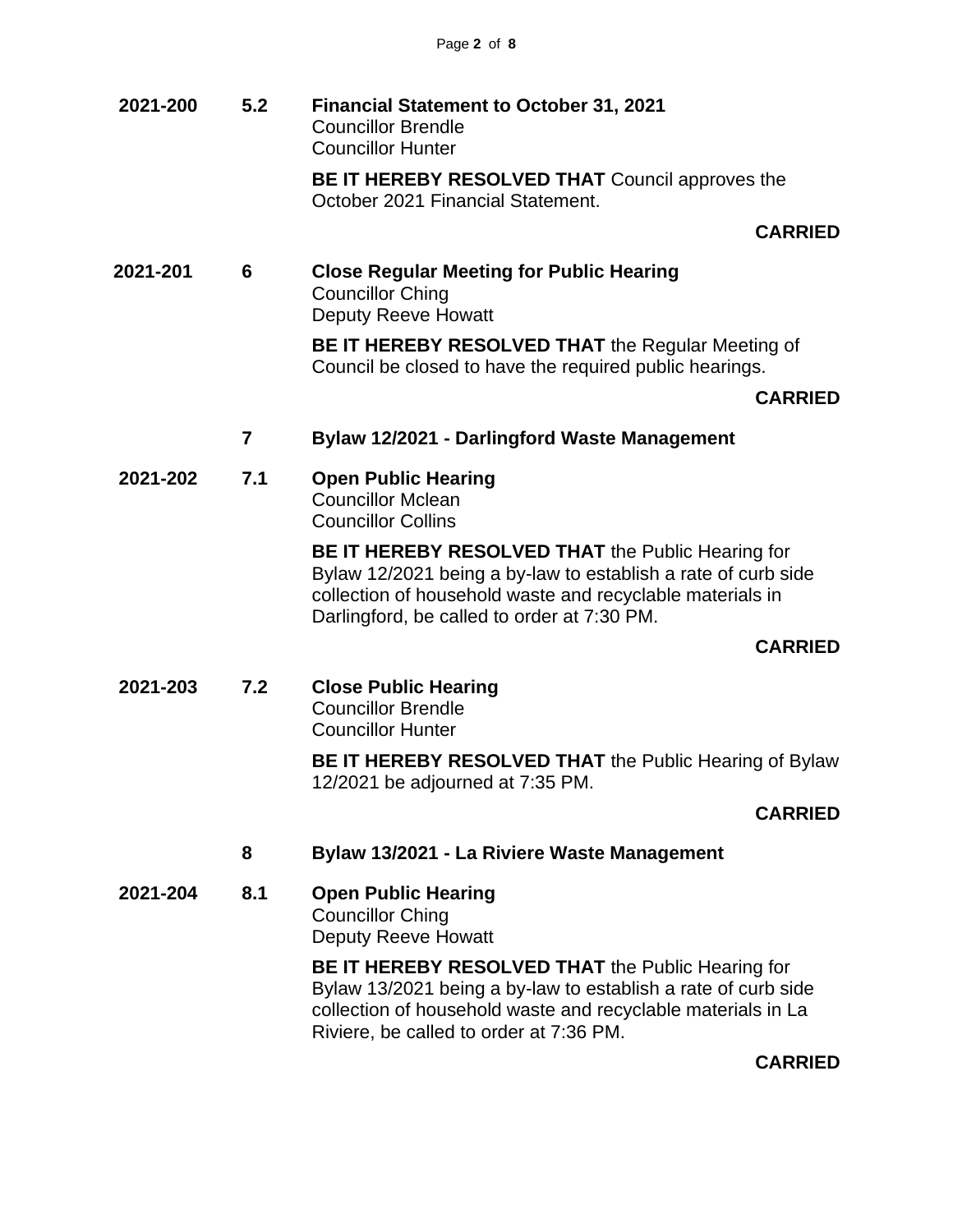**2021-205 8.2 Close Public Hearing** Deputy Reeve Howatt Councillor Hunter

> **BE IT HEREBY RESOLVED THAT** the Public Hearing of Bylaw 13/2021 be adjourned at 7:38 PM.

# **CARRIED**

### **9 Bylaw 14/2021 - Manitou Waste Management**

**2021-206 9.1 Open Public Hearing** Councillor Hunter Councillor Brendle

> **BE IT HEREBY RESOLVED THAT** the Public Hearing for Bylaw 14/2021 being a by-law to establish a rate of curb side collection of household waste and recyclable materials in Manitou, be called to order at 7:39 PM.

## **CARRIED**

**2021-207 9.2 Close Public Hearing** Councillor Collins

Councillor Mclean

**BE IT HEREBY RESOLVED THAT** the Public Hearing of Bylaw 14/2021 be adjourned at 7:41 PM.

### **CARRIED**

- **10 Bylaw 15/2021 - Pembina Waste Management**
- **2021-208 10.1 Open Public Hearing** Councillor Hunter

Councillor Ching

**BE IT HEREBY RESOLVED THAT** the Public Hearing for Bylaw 15/2021 being a by-law to establish a rate for collection and transportation of waste and recyclable materials within the Municipality of Pembina, be called to order at 7:42 PM.

### **CARRIED**

**2021-209 10.2 Close Public Hearing** Councillor Mclean Deputy Reeve Howatt

> **BE IT HEREBY RESOLVED THAT** the Public Hearing of Bylaw 15/2021 be adjourned at 7:45 PM.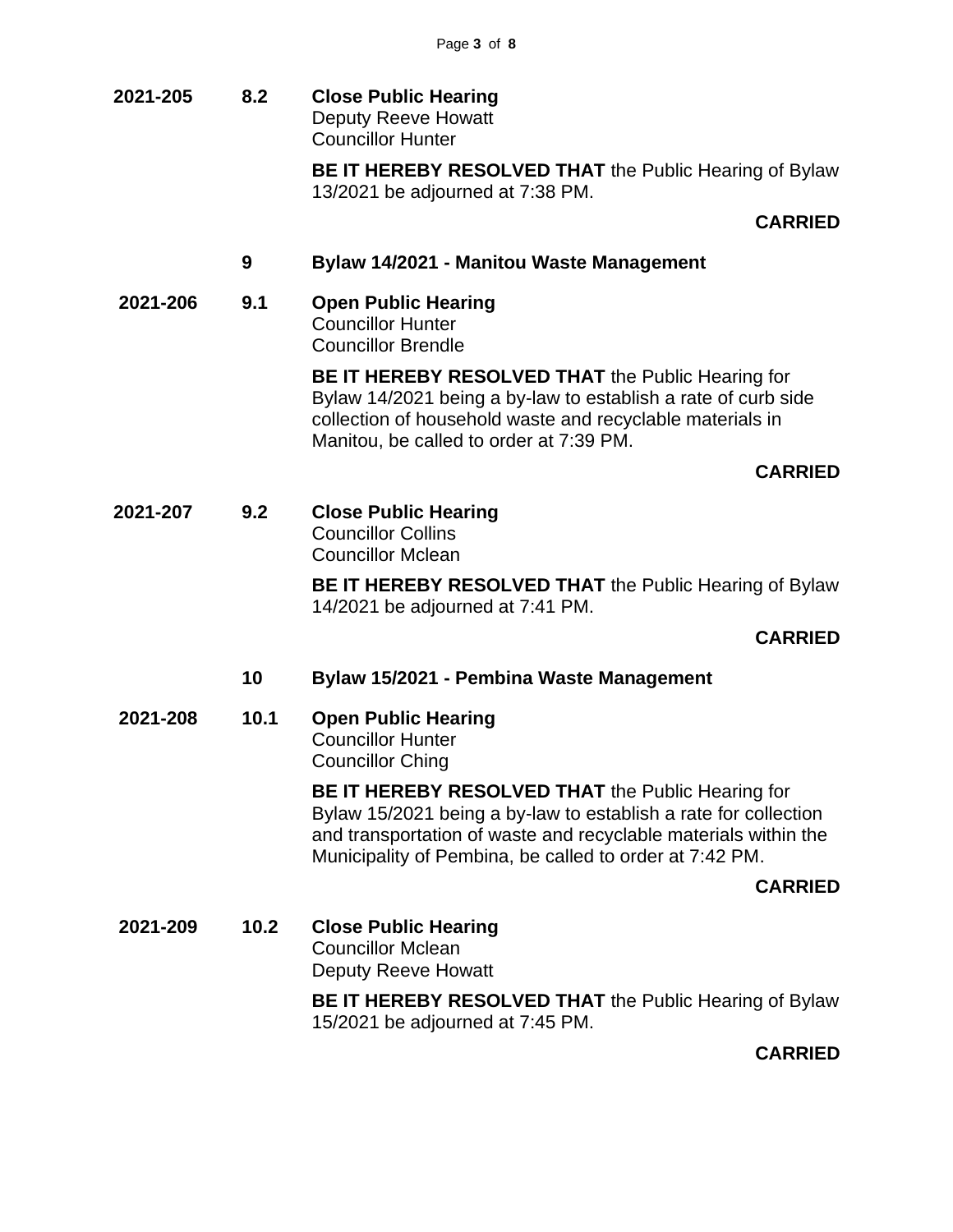**2021-210 11 Resume Regular Meeting** Councillor Hunter Councillor Brendle

> **BE IT HEREBY RESOLVED THAT** the Regular Meeting of Council now resume.

### **CARRIED**

#### **12 By Laws & Policies**

**2021-211 12.1 Bylaw 8/21 - Kingsley As Heritage Site - 3rd Reading** Councillor Collins Councillor Mclean

> **BE IT HEREBY RESOLVED THAT** Bylaw 8/2021, being a Bylaw to designate the land and premises commonly known as the Kingsley School as a heritage site, be read a 3rd and final time and be signed and sealed and therefore passed as a Bylaw of the Municipality of Pembina.

| Name                 | Yes          | No. | <b>Abstained Absent</b> |
|----------------------|--------------|-----|-------------------------|
| <b>Harry Brendle</b> | $\checkmark$ |     |                         |
| Eric Ching           | $\checkmark$ |     |                         |
| <b>Chad Collins</b>  | $\checkmark$ |     |                         |
| <b>Bill Howatt</b>   | $\checkmark$ |     |                         |
| <b>Cindy Hunter</b>  | $\checkmark$ |     |                         |
| Don Mclean           | $\checkmark$ |     |                         |
| Glenn Shiskoski      |              |     |                         |

### **CARRIED**

**2021-212 12.2 Bylaw 9/2020 - Employee Bylaw (Appendix A & B) - Updated**

> **BE IT HEREBY RESOLVED THAT** Schedule A and B to Bylaw 9-2020; the employee bylaw be amended as listed.

**2021-213 12.3 Bylaw 10/2021 - Animal Control Bylaw - 2nd Reading** Councillor Mclean Councillor Ching

> **BE IT HEREBY RESOLVED THAT** Bylaw 10/2021, being a Bylaw to prohibit the keeping of livestock within the LUD's of Darlingford, La Riviere and the Town of Manitou, be read a 2nd time.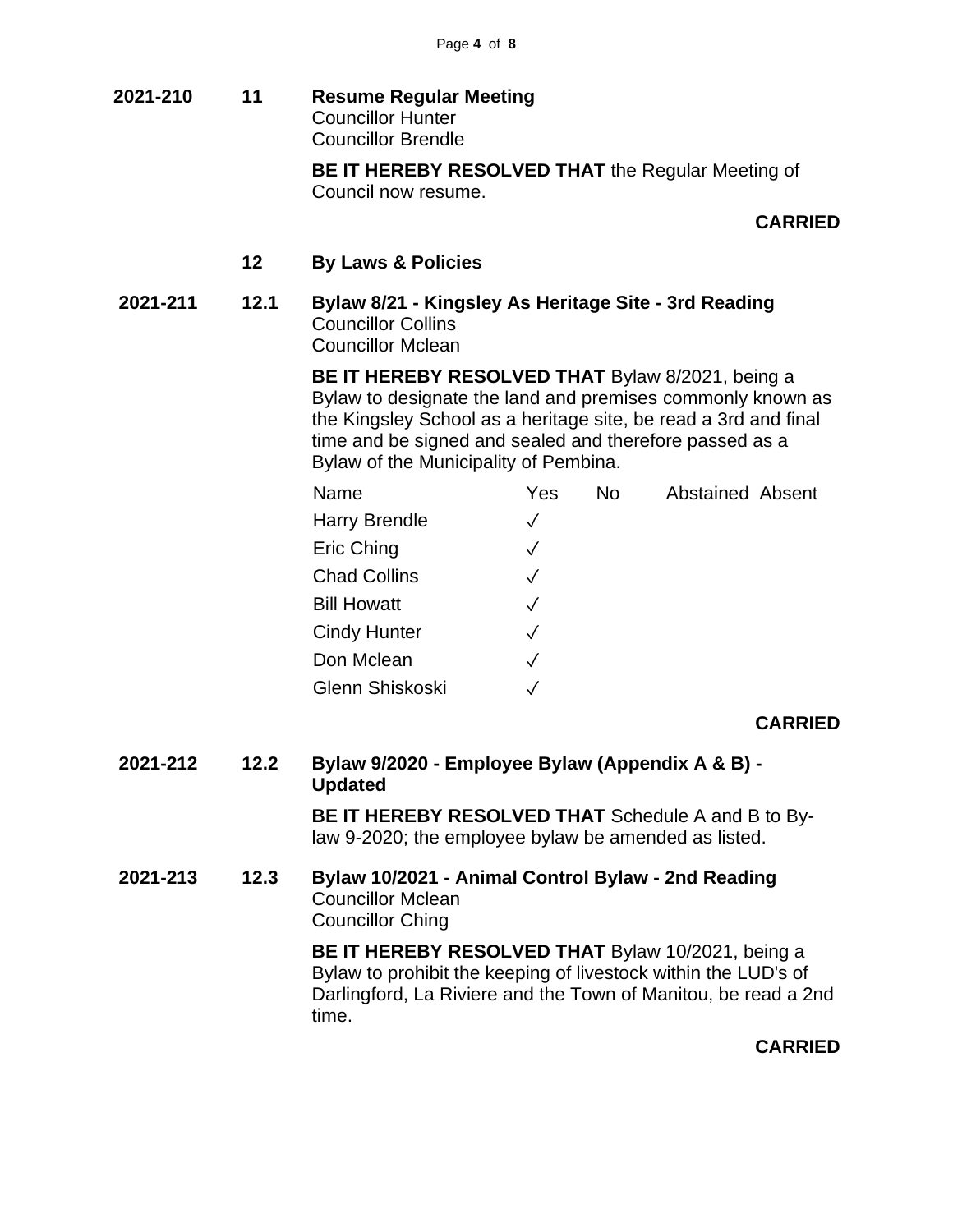**2021-214 12.4 Bylaw 10/2021 - Animal Control Bylaw - 3rd Reading** Councillor Hunter Councillor Collins

> **BE IT HEREBY RESOLVED THAT** Bylaw 10/2021, being a Bylaw to prohibit the keeping of livestock within the LUD's of Darlingford, La Riviere and the Town of Manitou, be read a 3rd and final time and be signed and sealed and therefore passed as a bylaw of the Municipality of Pembina.

| Name                 | Yes          | No. | <b>Abstained Absent</b> |
|----------------------|--------------|-----|-------------------------|
| <b>Harry Brendle</b> | $\checkmark$ |     |                         |
| Eric Ching           | $\checkmark$ |     |                         |
| <b>Chad Collins</b>  | $\checkmark$ |     |                         |
| <b>Bill Howatt</b>   | $\checkmark$ |     |                         |
| <b>Cindy Hunter</b>  | $\checkmark$ |     |                         |
| Don Mclean           | $\sqrt{}$    |     |                         |
| Glenn Shiskoski      | $\checkmark$ |     |                         |

### **CARRIED**

**2021-215 12.5 Bylaw 12-2021 - Darlingford Waste Management - 1st Reading** Councillor Mclean

Councillor Brendle

**BE IT HEREBY RESOLVED THAT** bylaw 12/2021, being a bylaw to establish a rate of curb side collection of household waste and recyclable materials in Darlingford, be read a 1st time.

## **CARRIED**

#### **2021-216 12.6 Bylaw 13/2021 - La Riviere Waste Management - 1st Reading** Councillor Mclean

Councillor Ching

**BE IT HEREBY RESOLVED THAT** bylaw 13/2021, being a bylaw to establish a rate of curb side collection of household waste and recyclable materials in La Riviere, be read a 1st time.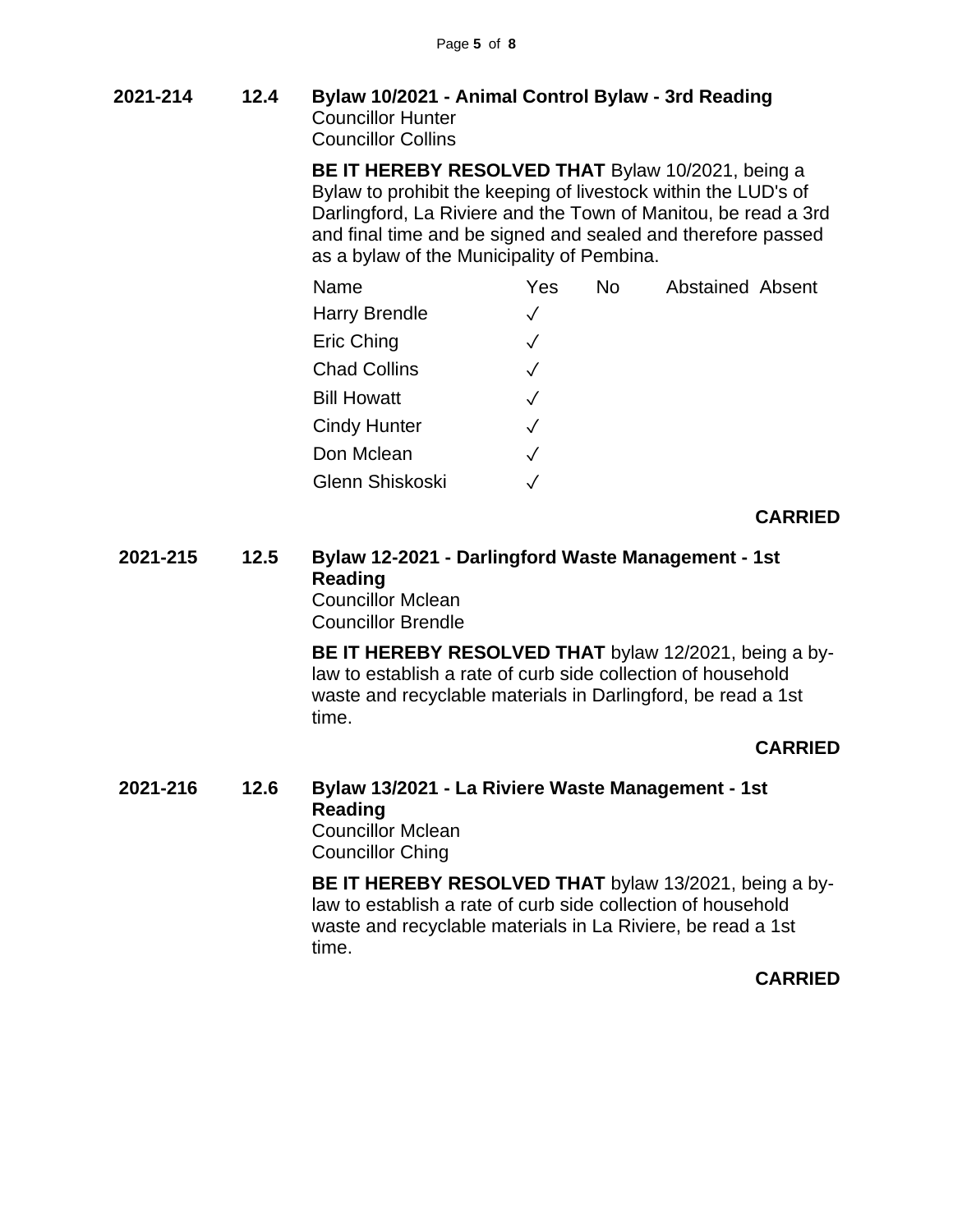### **2021-217 12.7 Bylaw 14/2021 - Manitou Waste Management - 1st Reading** Deputy Reeve Howatt Councillor Collins

**BE IT HEREBY RESOLVED THAT** bylaw 14/2021, being a bylaw to establish a rate of curb side collection of household waste and recyclable materials in Manitou, be read a 1st time.

**CARRIED**

**2021-218 12.8 Bylaw 15/2021 - Pembina Waste Management - 1st Reading** Councillor Hunter Deputy Reeve Howatt

> **BE IT HEREBY RESOLVED THAT** bylaw 15/2021, being a bylaw to establish a rate for collection and transportation of waste and recyclable materials within the Municipality of Pembina, be read a 1st time.

## **CARRIED**

**2021-219 12.9 Bylaw 16/2021 - Parking Bylaw - 2nd Reading** Councillor Ching Deputy Reeve Howatt

> **BE IT HEREBY RESOLVED THAT** bylaw 16/2021, being a Bylaw for the regulation of parking in the LUD's of Darlingford, La Riviere and the Town of Manitou, be read a 2nd time.

## **CARRIED**

**2021-220 12.10 Bylaw 16/2021 - Parking Bylaw - 3rd Reading**

Councillor Hunter Councillor Mclean

**BE IT HEREBY RESOLVED THAT** bylaw 16/2021, being a Bylaw for the regulation of parking in the LUD's of Darlingford, La Riviere and the Town of Manitou, be read a 3rd and final time and be signed and sealed and therefore passed as a bylaw of the Municipality of Pembina.

| Name                 | Yes          | <b>No</b> | <b>Abstained Absent</b> |  |
|----------------------|--------------|-----------|-------------------------|--|
| <b>Harry Brendle</b> | $\checkmark$ |           |                         |  |
| Eric Ching           | $\checkmark$ |           |                         |  |
| <b>Chad Collins</b>  | $\checkmark$ |           |                         |  |
| <b>Bill Howatt</b>   | $\checkmark$ |           |                         |  |
| <b>Cindy Hunter</b>  | $\checkmark$ |           |                         |  |
| Don Mclean           | $\checkmark$ |           |                         |  |
| Glenn Shiskoski      |              |           |                         |  |
|                      |              |           |                         |  |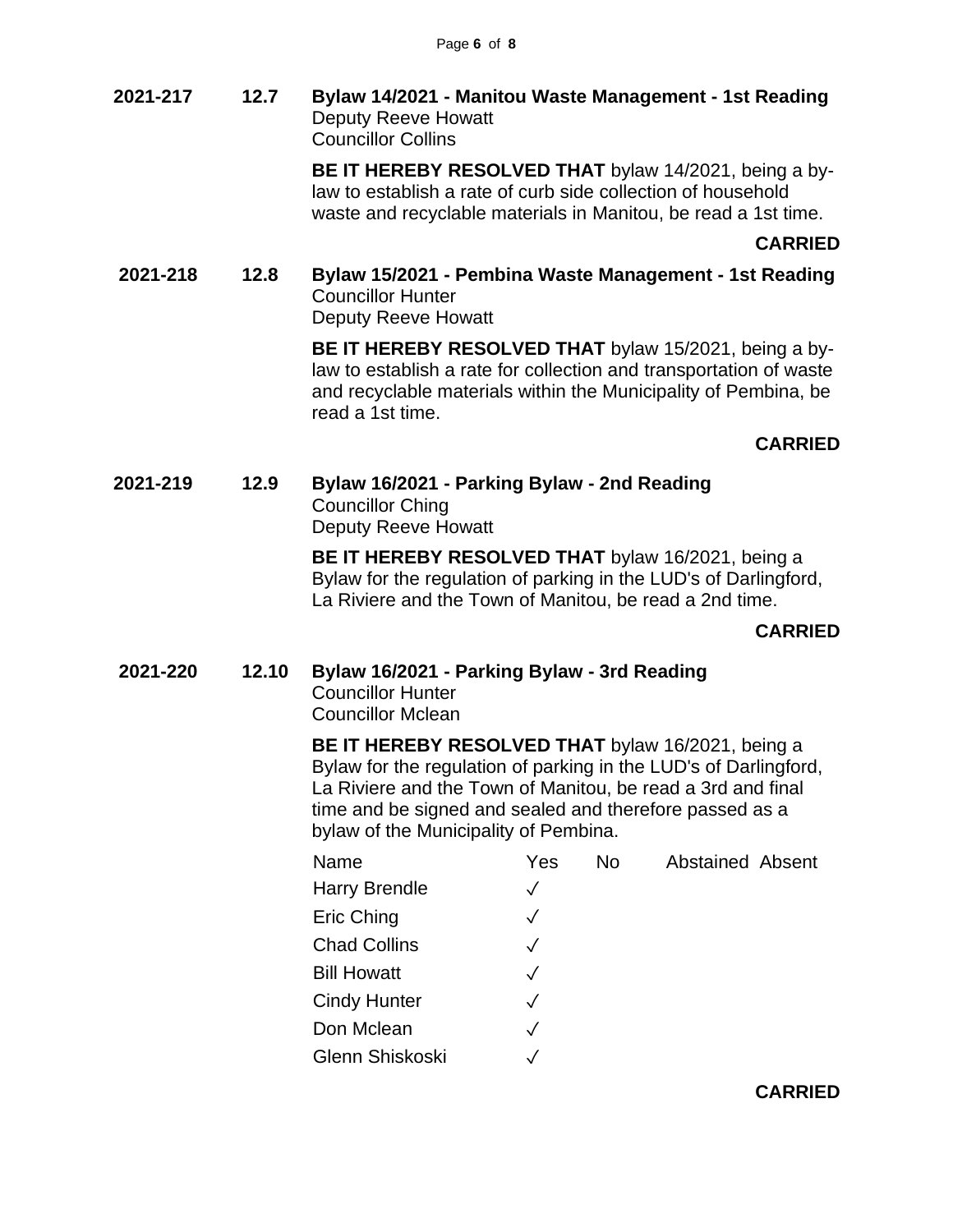**2021-221 12.11 Bylaw 19/2021 - Council Indemnity - 1st Reading** Councillor Hunter Councillor Brendle

> **BE IT HEREBY RESOLVED THAT** bylaw 19/2021, being a Bylaw to provide remuneration to members of Council, be read a 1st time.

### **CARRIED**

- **13 Delegations**
- **14 Correspondence**
- **14.1 Valley Fibre Update**
- **15 Reports of Committees**
- **15.1 Infrastructure Committee**
- **15.2 Personnel Committee**
- **15.3 Machinery Committee**
- **15.4 Finance & Administration**
- **16 General or Other Business**
- **2021-222 16.1 Muniware Support and License Agreement** Councillor Collins Councillor Hunter

**BE IT HEREBY RESOLVED THAT** Council authorize the CAO to enter into a Software Support Agreement and a Software License Agreement with Muniware for ongoing software support.

#### **CARRIED**

**2021-223 16.2 Pembina Emergency Plan** Deputy Reeve Howatt Councillor Hunter

> **BE IT HEREBY RESOLVED THAT** Council accepts the Pembina Emergency Response Plan dated November 2021 with amendments.